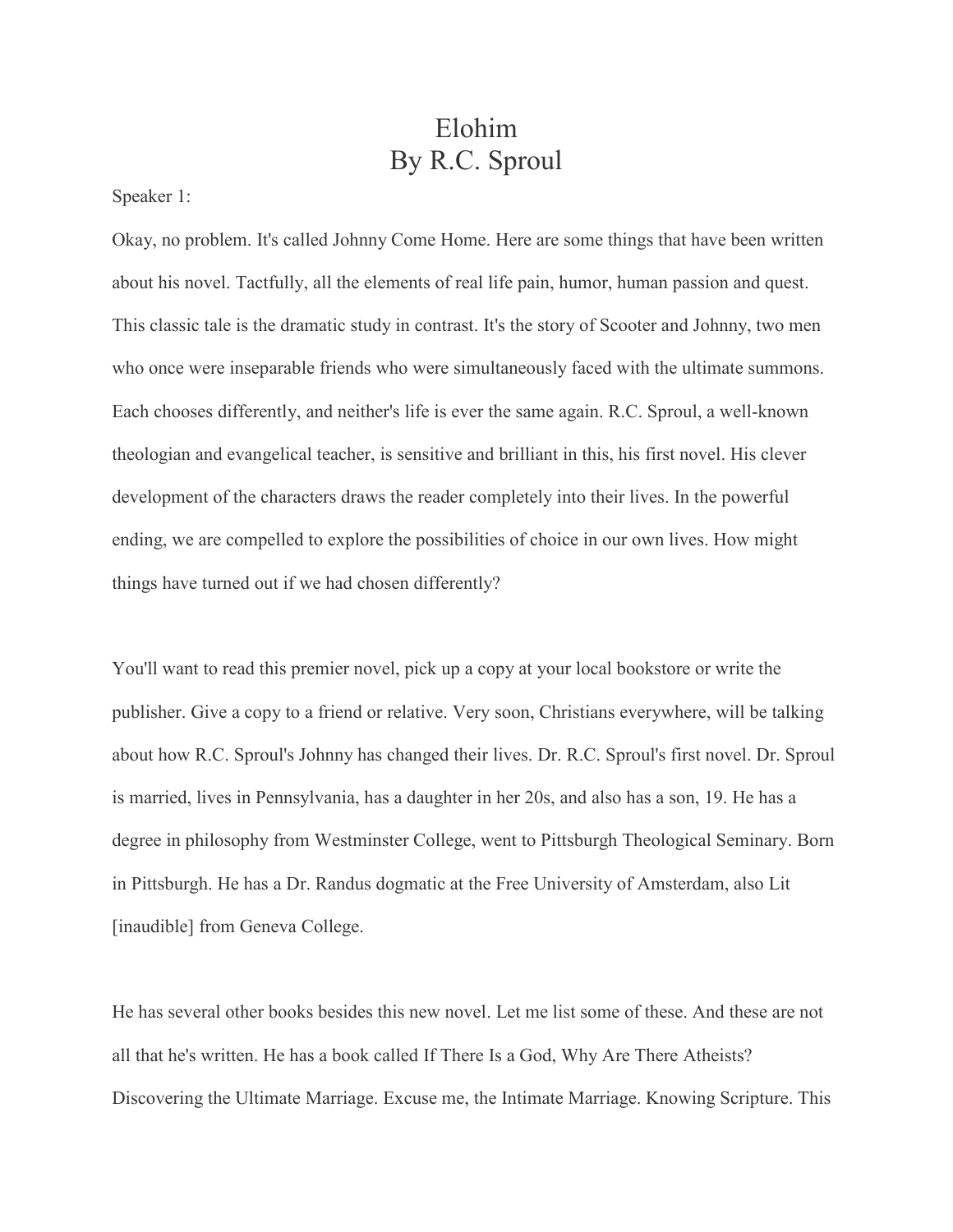is a book that I personally have read because I teach hermeneutics. Knowing Scripture. Enjoyed that book very much. Reason to Believe, Answering Objections that People Have to Christianity. Then he has a number of articles written in publications like universities, his magazine, Christianity Today, Moody Monthly.

This week he's speaking on the series of the Names of God, Yesti, Yahweh and today Elohim, tomorrow Adonai. And then on Thursday, one of my great favorites, El Shaddai. And then finally on Friday, God his father. It's interesting to know that Dr. Sproul loves golf, sketching, painting, piano, jogging and honey. It's my pleasure to present to you Dr. R. C. Sproul.

## R.C. Sproul:

I used to love jogging, as you can readily see. Thank you for those kind words, particularly about the novel, because when a theologian writes fiction, it's a totally different experience from other kinds of literature. It's something that you expose your own soul. And I have to say, writing that book was the most excruciating project I've ever undertaken. And yet at the same time, the most exhilarating. And of those critics who have reviewed it, the comment that I like the best comes from a man who is himself a novelist, an Anglican scholar who also teaches creative writing at the University. And he said that the only character in the novel who is holy is God. He got the message, and I appreciate it. So I hope you will go out and buy that novel. You don't have to read it. Just buy it.

And if you buy it and you read it, for heaven's sakes, don't give it away to somebody else and don't sell it to them. Take them by the hand at a bookstore and tell them, buy it. Yesterday we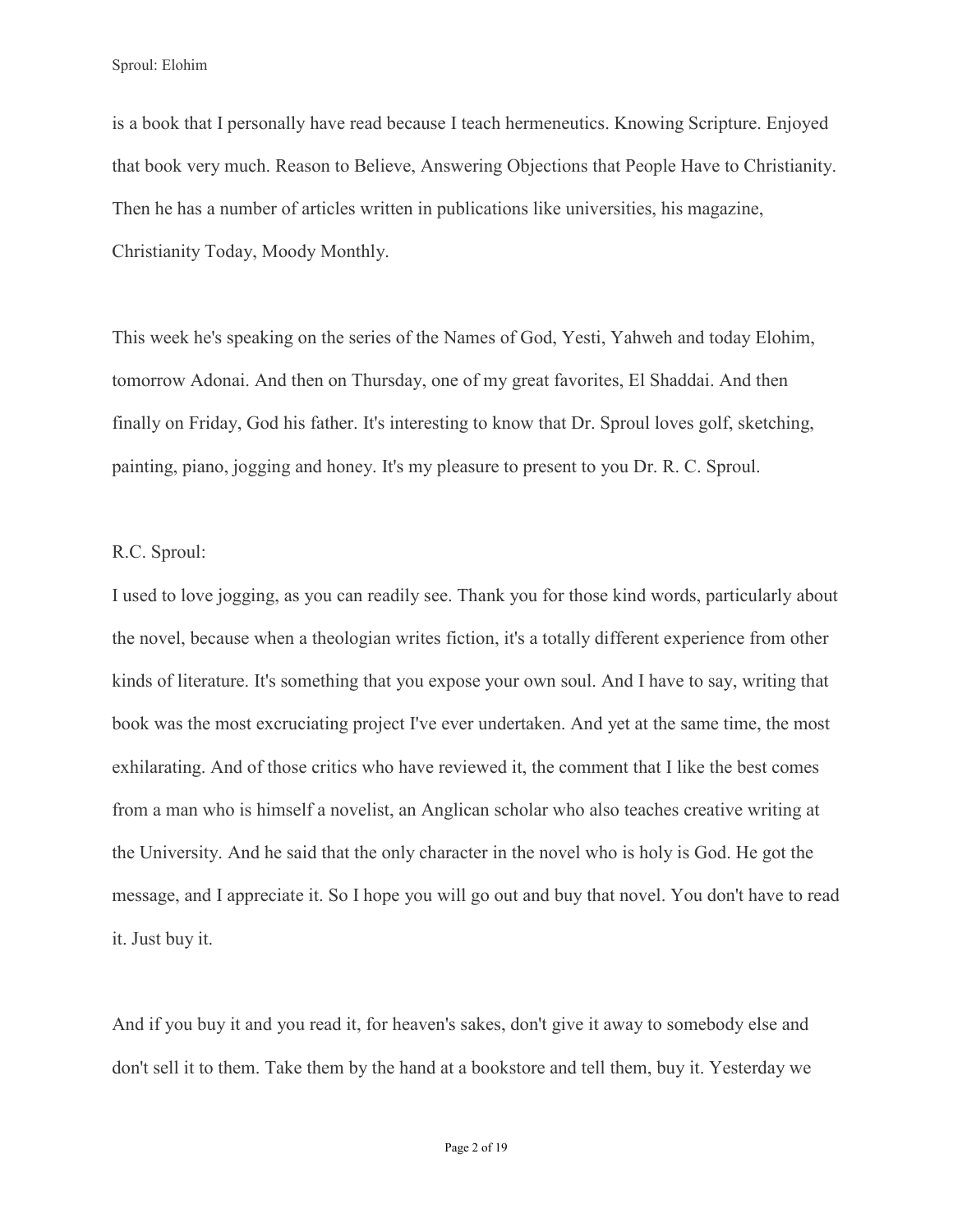looked at the name of God, Yahweh. And today I'd like to direct your attention to this name, Elohim, which is the particular name for God that has perhaps more than any other, provoked the most controversy in higher critical theories of the Old Testament. Because as soon as we see this name Elohim, we see the problem.

And the problem is found at the end of the word. Who knows what the problem is? What's the problem? It's the Hebrew plural ending. The normal or generic term for God among Semitic people was the name El. You remember, Ba-al, who really is Ba-el. And we find all kinds of ancient gods with the word -el built into their name. And we also find this in Hebrew. Do you remember when Jacob wrestled? No, not when Jacob wrestled with the angel, but when he had his vision of the latter with the angels ascending and descending on it. And he named that place in the wilderness where he had his dream, Bethel. Remember? Or Beth-el, because he said, surely this place is the house of God, the gateway to heaven. And he used the word house of God. They had -el to indicate that.

So we see that name L throughout Hebrew literature affixed to names of places and of people, Daniel, for example, Ezekiel, and so on. Now, however, we add the plural ending, and it becomes Elohim, which could be translated literally gods. And that poses a problem in light of the fact that Christianity, Judeo-Christianity, is so strong in its affirmation of monotheism. Now what I'd like to do this morning is look at possible ways of understanding the meaning and the usage of this title or name properly, Elohim, for God. Why is this name found in its plural usage in the Bible?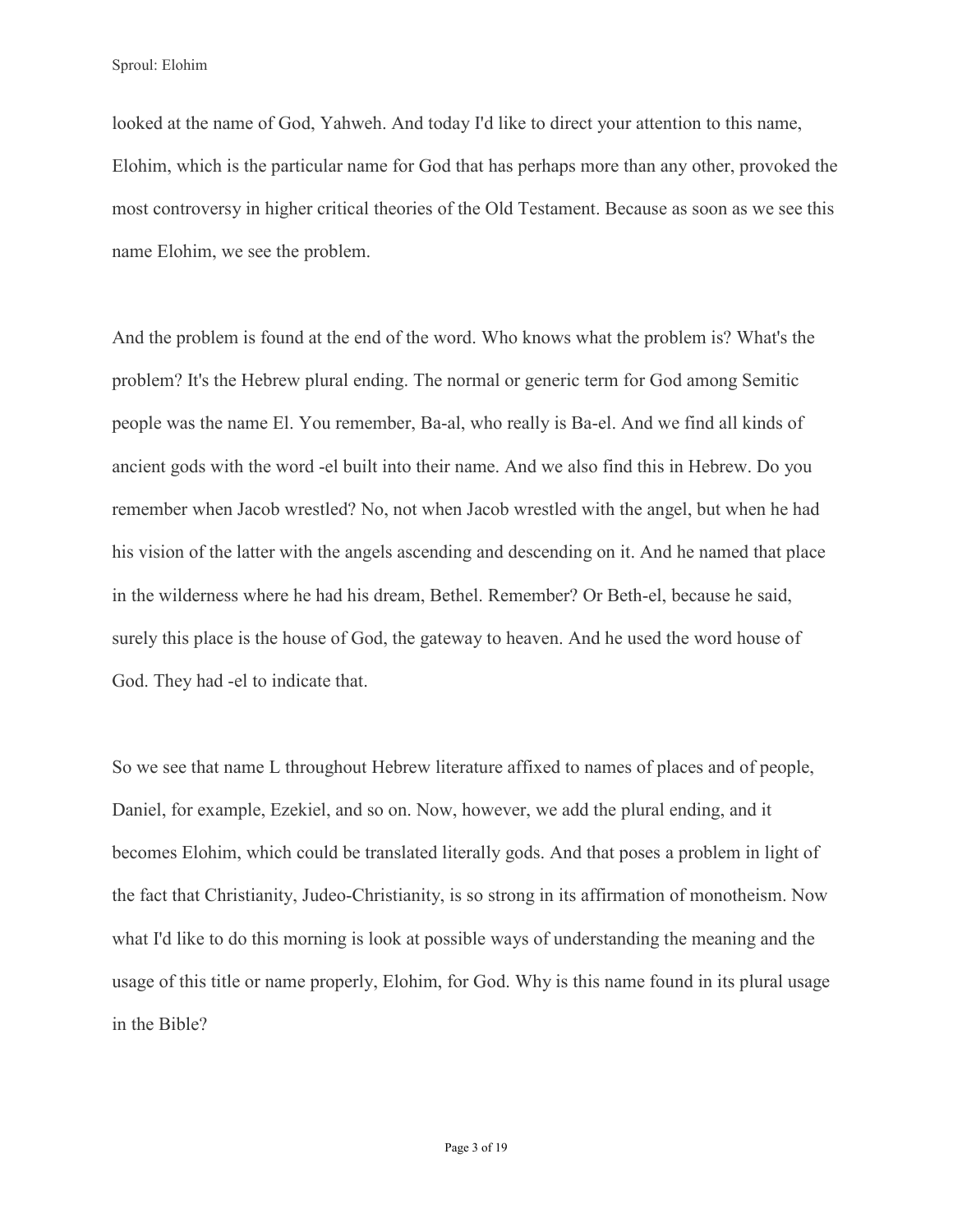And I'm going to present different theories and alternatives that have been proffered by scholars over the years and then try to draw some conclusions from it. First of all, let's look at the pivotal significance of a study of this name that happened in the 19th century. During the 19th century, we saw the advent of what was called liberal theology. Now when we use terms labels like liberal and conservative, we throw those terms about rather loosely, and we talk about liberal politicians and conservative politicians, liberal economists and conservative economists and so on.

But when we talk about liberalism in Christianity, we're not just talking about a mindset or an approach to theology. We're generally referring here to a specific school of thought that appeared in history with certain distinctive patterns and tenants of thought that belong to the school. Particularly when we speak of 19th century liberalism. And one of the foundational tenets of 19th century liberalism was that Christianity must be understood from a natural perspective rather than a supernatural perspective, and that the supernatural elements contained within the text represent a kind of primitive, prescientific world view that must be cut through to get at some kind of substance of meaning in religion that is still applicable to a contemporary world.

And if I can simplify the history of theoretical thought and indeed run the risk of vast oversimplification, there was a buzzword in the 19th century that had various academic disciplines very excited, and it was the word evolution. Usually when we think about Christianity and evolution, we're thinking about the Scopes Monkey trial or the Arkansas court case of more recent vintage, and we're thinking about that Titanic struggle over the origin of man and the debate over biological evolution versus Christian views of creation.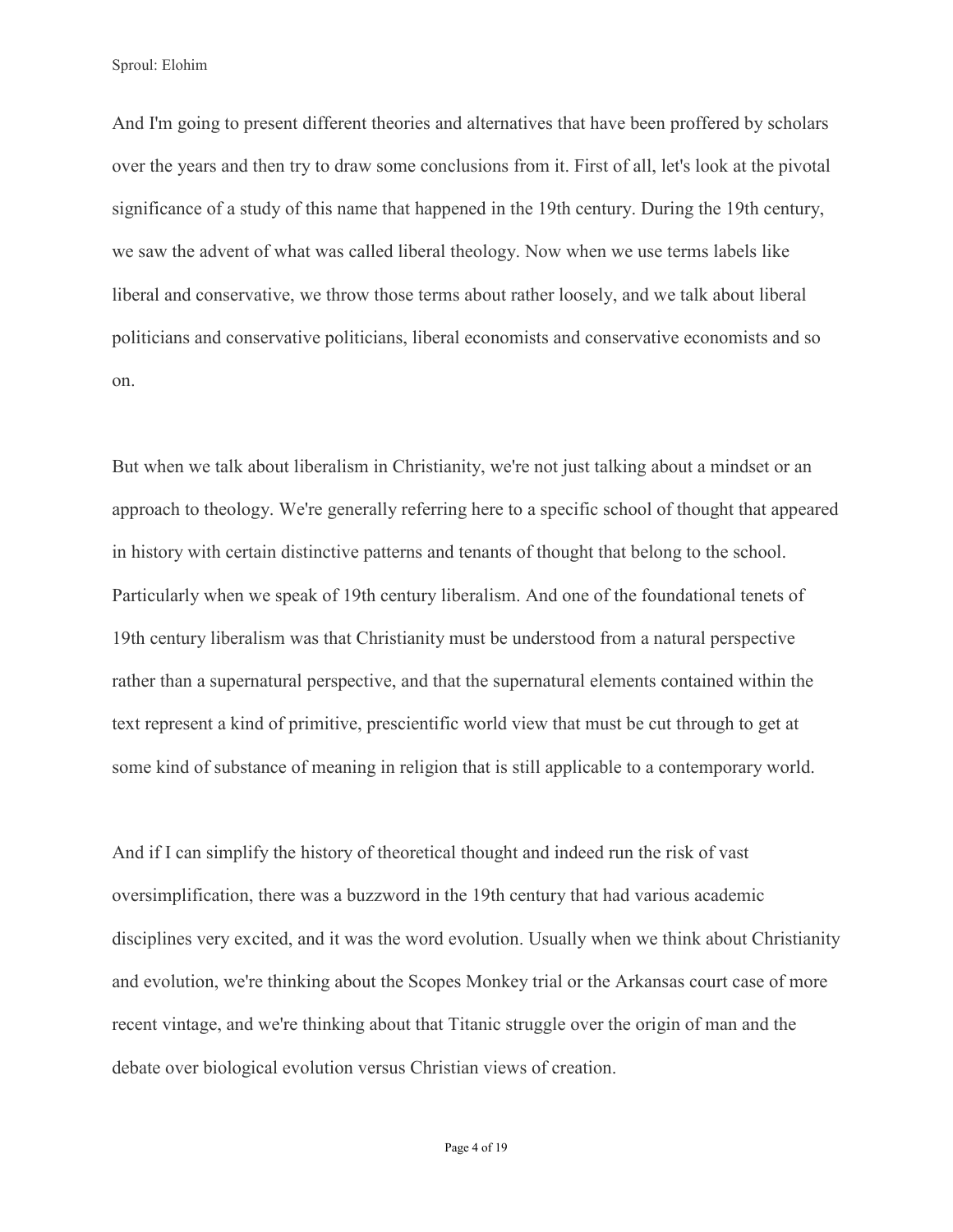But when I'm talking now about a buzzword in 19th century theoretical thought, I am not thinking so much of that issue of biology. I'm thinking of something else. And just for a little quick review. The pattern of theoretical thought of philosophical investigation in Western history has had different foci, different points of emphasis throughout intellectual inquiry periods. For example, the ancient Greeks were very, very much concerned about metaphysics, about questions of ultimate reality, about questions of being and becoming and nonbeing that we looked at in brief yesterday.

And then other periods of theoretical thought, particularly in the modern era, have focused attention on not so much on metaphysics, but on what we call epistemology, which, of course, is the science of how we learn or how we know what we know. Does knowledge or truth come to us principally through the mind, or does it come through the senses, or is there a combination, or is it neither? Do we learn things intuitively? Those are the issues of epistemology. And for most of Western philosophical history, from before Socrates to the 18th century, Western philosophy was preoccupied, basically either with questions of metaphysics or with questions of epistemology.

But there is a watershed, an impasse in the development of Western thought that is reached during the Enlightenment and reaches its consummate point with the great work of Immanuel Kant, who what became what is known as a reverent agnostic about our ability to learn anything of an ultimate sort through theoretical thought. Now, after Kant, philosophy branched out into many different directions, and the accent in 19th century philosophical inquiry was in trying to develop a philosophy of history. That's the key.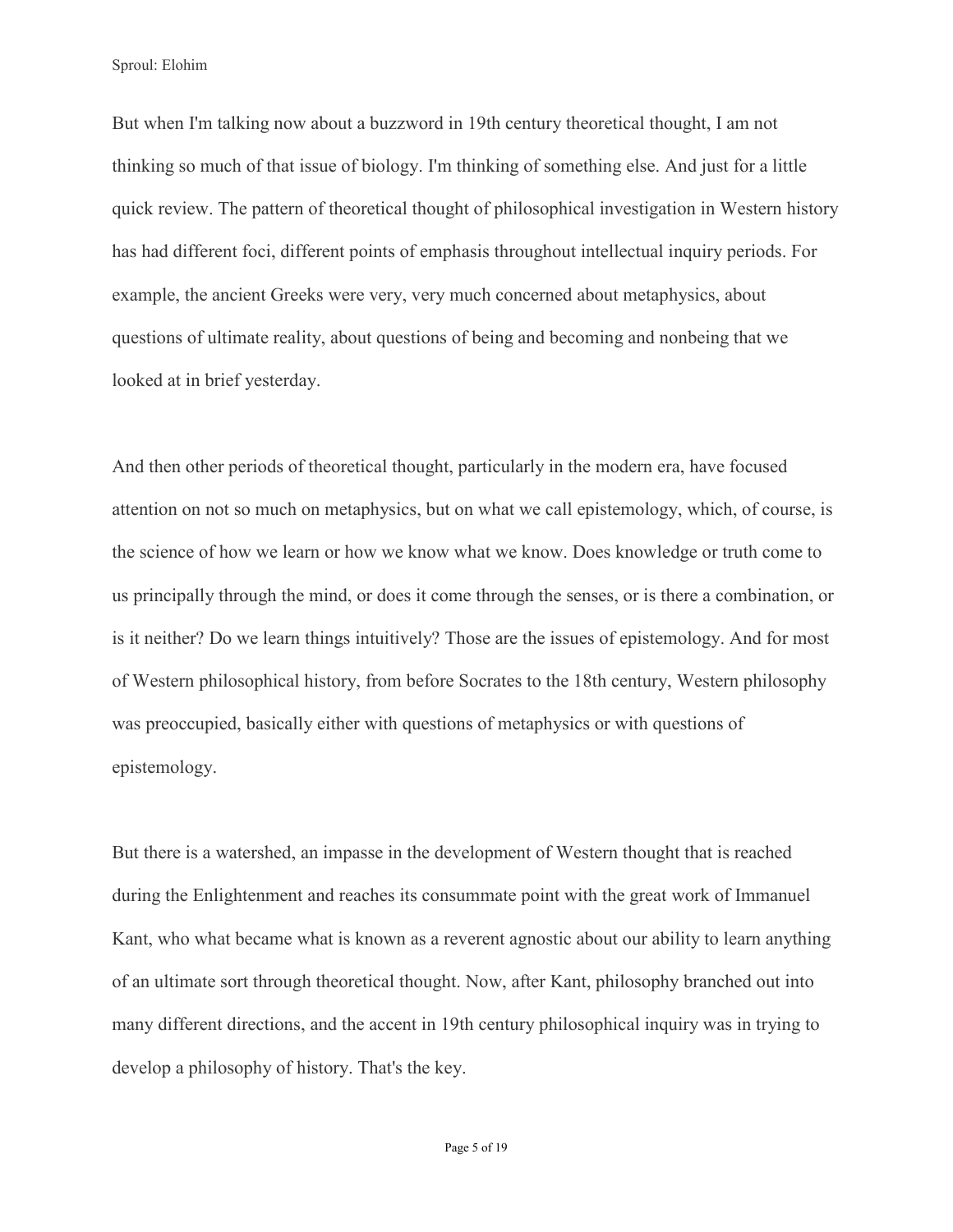Now you may wonder what this has to do with studying the Bible. And let me just say at this point, it has everything to do with understanding where we are in the contemporary struggle with the credibility, for example, of the biblical documents. The dominant motif of 19th century philosophy was this motif of understanding history. And some of the most important philosophers of that period would number among them, certainly Hegel and Marx, both of whom offered very complex theories of how history is to be understood. That is, they gave us philosophies of history.

Now, in the Hegelian school, which dominated at least half of the 19th century, the key word was evolution. In Hegelian idealism, the idea was that all of world history is a dynamic, active, moving, progressive, unfolding of absolute reason or ultimate reason. So that history, in a sense, is the evolutionary outworking of pure ideals. Now not getting into all that which gets very, very abstract. Let's understand this underlying theory that all of history is moving and it's changing, but it is changing in a particular direction. It is in an upward pattern, a progressive movement, an evolution, not a devolution. And this concept became so gripping to philosophers that it began to influence other disciplines, not to mention biology.

But it wasn't merely biology where these ideas came into focus. They also came into focus in political theory and in economic theory. We think of Spencer Herbert Spencer's idea of social Darwinianism. And it engendered an unprecedented spirit of optimism in Western culture, that everything's getting better and better, and that the problems that have imposed grief and suffering for the world are steadily, slowly but surely being solved with new advances in medicine, new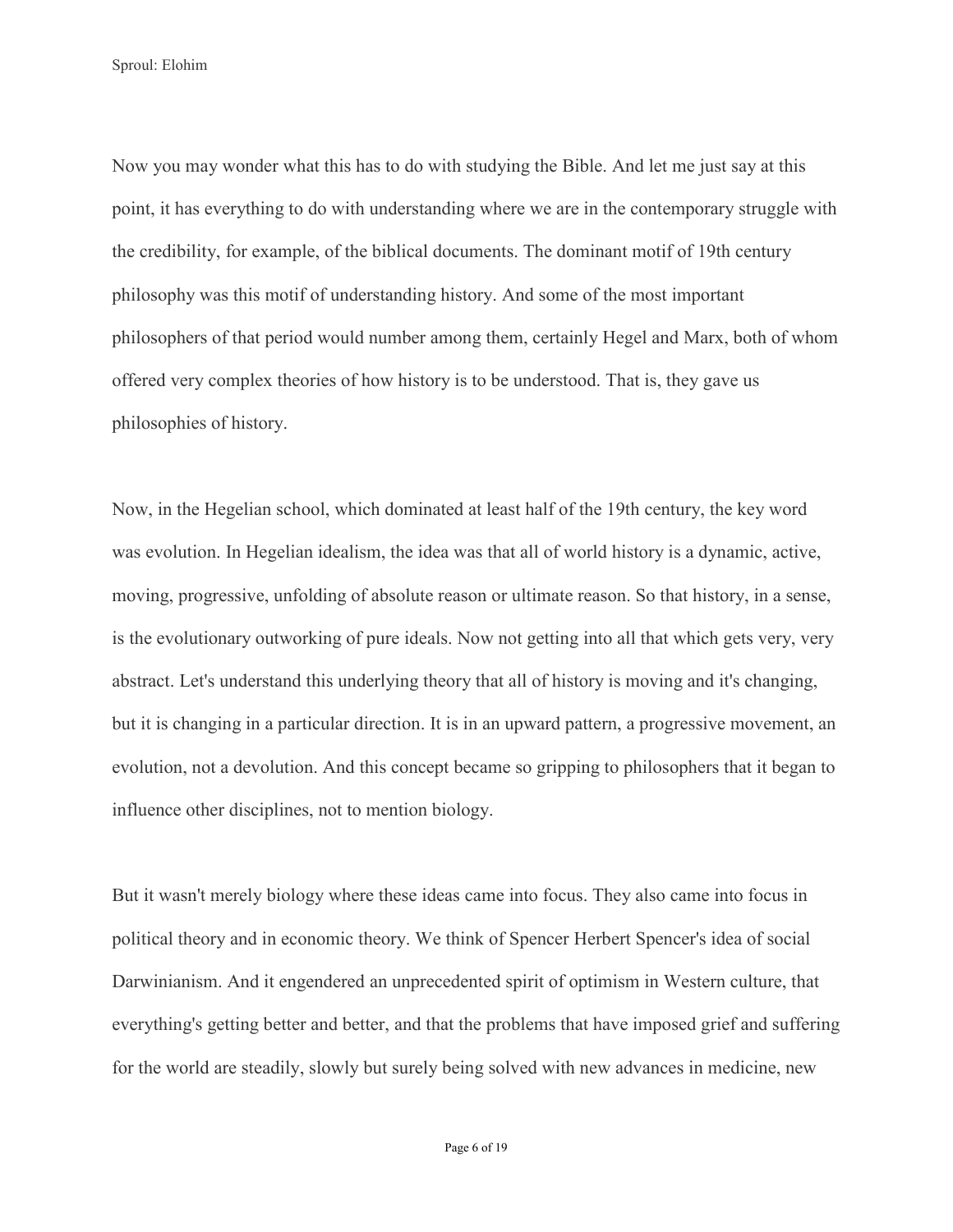advances in farming, technological and industrial advances, so that you could have the spirit of optimism where people really believed that we would have a war to end all wars, and that man was, in fact, coming of age, growing up, and was able now to think seriously about bringing to pass a utopian civilization.

It's not by accident, but most of the utopian books and experiments in Western history took place in the 19th century. What does this have to do with the Bible? Well, these ideas of evolution, philosophical evolution and historical evolution were also applied to the field of biblical studies and of comparative religions. And the operative thesis was that evolution moves from the simple to the complex, from the primitive to the sophisticated. And that's true not only in biology and in politics and in economics, but it must also be true in the developmental forms of human religion. And so the operating assumption is that religion follows the same pattern.

And if we look at the ancient religions, we see for the most part they were polytheistic. And if we look at primitive societies today where we find them in pockets of isolation, withdrawn from civilization, we also find a simple polytheistic religious idea. And so the natural law of evolution would suggest that religion, like everything else, moves in this evolutionary pattern. And it would be astonishing from a natural perspective to find one religion that is totally different in its development from all the rest. And so the question became, is Judeo-Christianity in its origins really monotheistic?

Since monotheism is a late development in the historical progression of religion, would we not naturally expect that that would be as true for Judaism as it would be for Egyptian religion, for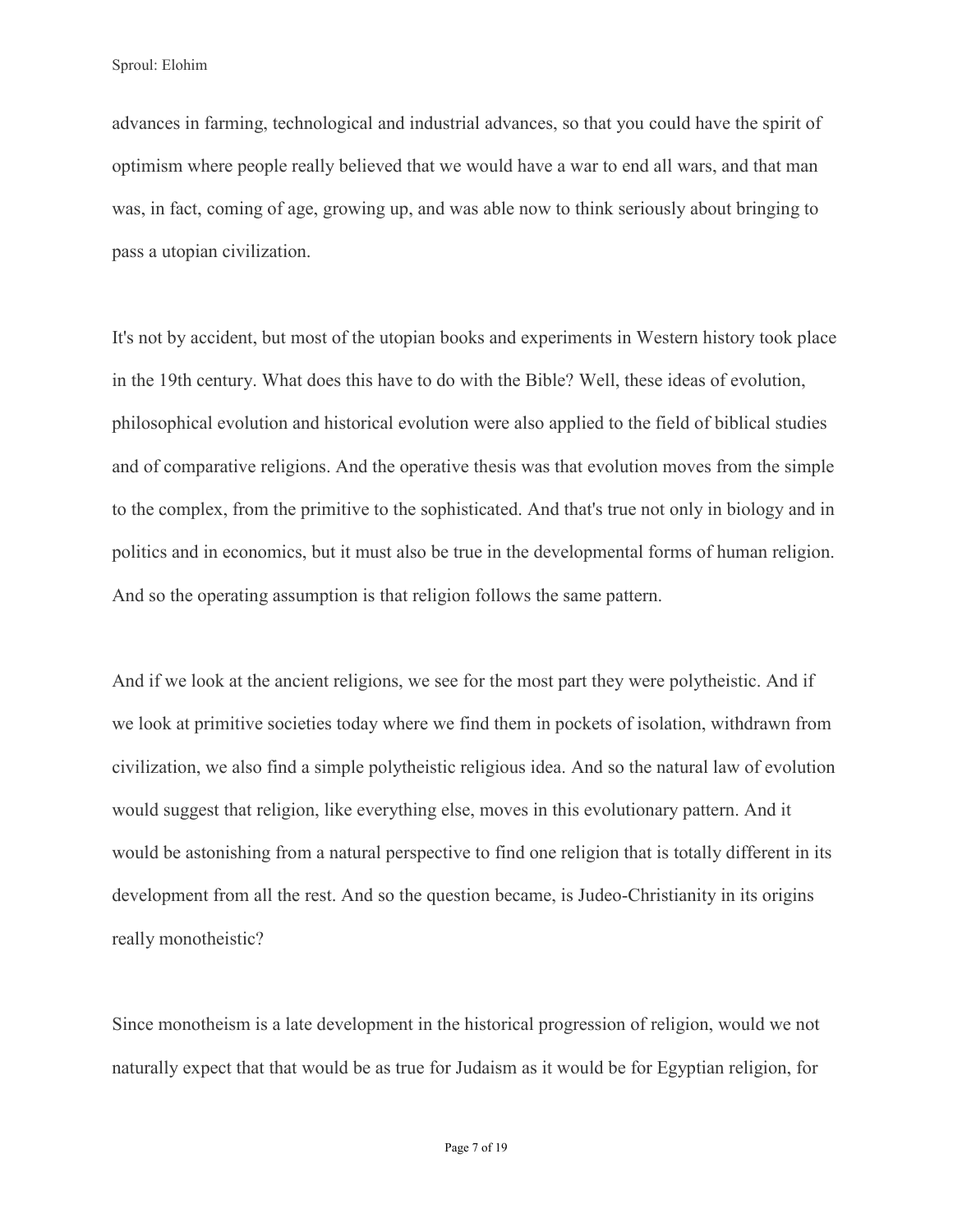Chinese religion, or what any other kind of religion? The philosophers and critics came to the text of scripture to see whether or not there was the same kind of evolutionary pattern in the development of Old Testament religion. And the thesis of some German scholars, Graff and Wellhausen, was that indeed, we do find the same kind of development from the simple to the complex in the Bible as we find everywhere else, and that monotheism is a late achievement of biblical religion.

Scholars have argued as to when and where and how monotheism finally emerges in Israel. When I went to seminary, which was in the early 60s, the consensus at my theological seminary was that monotheism emerged in 8th century Israel, and what we were taught was that Moses was not a monotheist. However, our professors believed there really was a Moses. Abraham was certainly not a monotheist if, in fact, there was an Abraham. Because when I went to school in the seminary where I went, I would say the majority of teachers came to the conclusion that Abraham was strictly a mythical character.

So we see coming out of this, the famous documentary hypothesis of the Old Testament. You're familiar with that, are you? For the most part. How many you know the JEDP theory that the Pentateuch was not written substantially by Moses, but that the first five books of the Old Testament were written and edited and redacted over a lengthy period of time and represent different strands of contributing editors and writers who made their contribution from different perspectives and different theologies from different points in this evolutionary scale.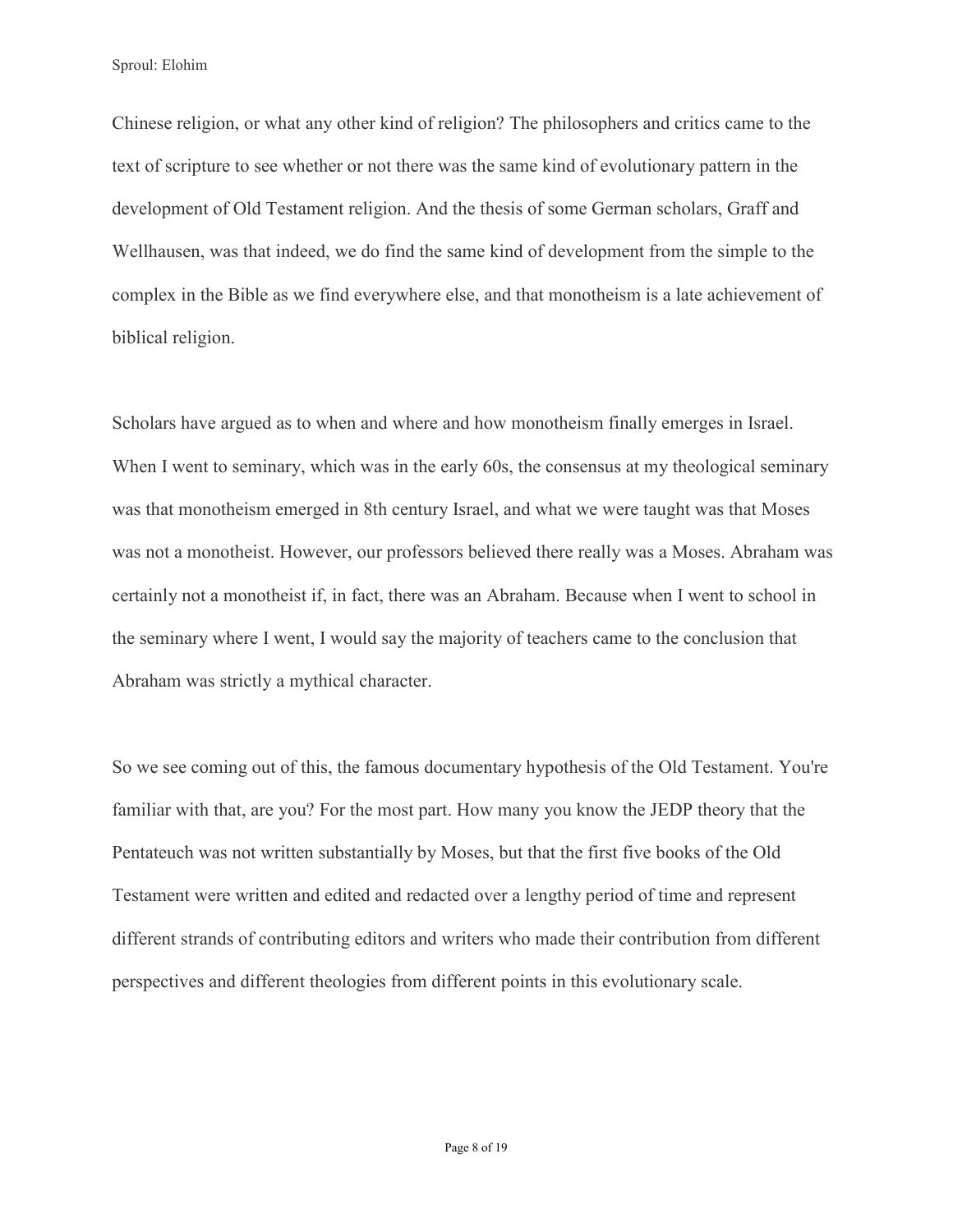The priests wrote their own history that would, in a sense, bias the historical case to favor the priesthood. The priestly could. Well, of course, this theory became worked over more and more and more, and it became more and more sophisticated, so I saw theories of breaking it down not into four sources JEDP, but J one J two J three J four E one, E two E three E four D one D two, three, four, P one two three four. So on. So you have 16 different authors. It was a little bit embarrassing a couple of years ago when the Hebrew scholars in Jerusalem put all of these literary changes into a computer, and the computer told them it was written substantially by one author and didn't know how to deal with that.

But the thing that's amazing to me as a student of philosophy was that long after the evolutionary philosophical assumptions were virtually abandoned by Old Testament scholars, the literary conclusions based on that philosophical foundation remained uncritically accepted. But I don't want to get into all that in here, although I already have. What I want to do is just give you a glimpse as to why this term Elohim was so crucial to the debate. The pattern that Graff and Wellhausen saw emerging in religions of antiquity went like this. That the starting point of religion is animism.

Then there is the movement to the next evolutionary plateau, which is polytheism. Then the next plateau, which is a transitional plateau, is henotheism. And finally, the mature emerging product is monotheism. Can you read that? Polytheism to henotheism to monotheism. Well, what's animism? Did you ever see Dustin Hoffman and Little Big Man? You can tell. I'm not going to tell. In that he placed this ancient Indian who's struggling with the imposition of the white man's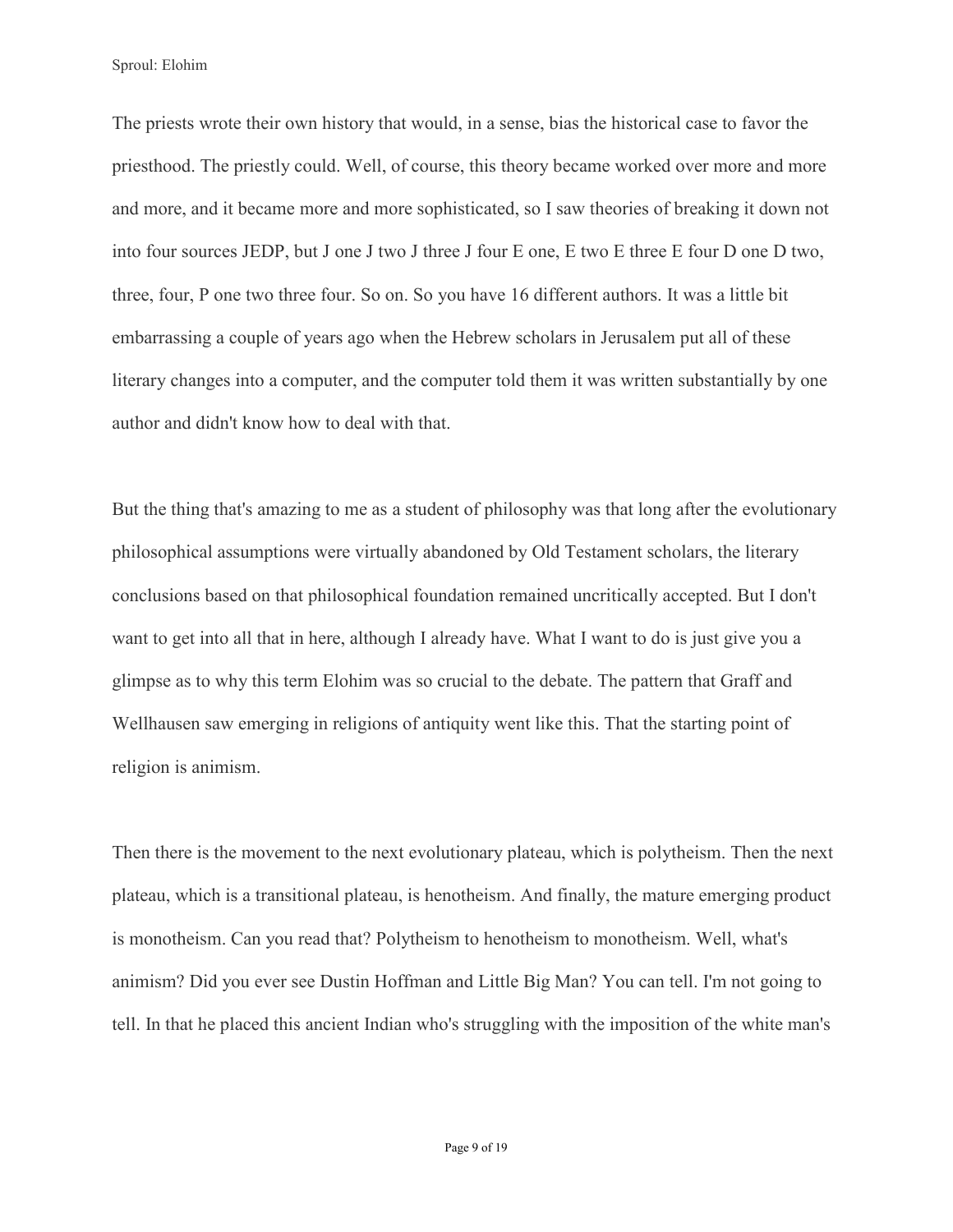culture. And one of the things that he struggles with is the total lack of respect for animals and for trees and for foliage and for the environment.

And one of the themes of the movie is that Western man thinks he's so smart because he treats the objects of nature as inanimate where this primitive savage, with no philosophical speculation views his environment not only with respect, but casts a religious aura about it because he assumes there's a sense in which all of nature is alive or animated. Now what Animism means, basically, is that objects in nature are either inhabited themselves by life principles in his philosophical senses, the petite perceptions of the philosopher Leibniz, or in more crass ways of having evil spirits living in trees or in totem poles or in cows.

And people begin to worship elements of nature because there's a sense in which all of nature is an incarnation of God. The bee tree, the owl, and so on. From a biblical perspective, that stuff is condemned as idolatry for transferring the glory of the uncorruptible God the Creator and substituting for the Creator worship of the creature by four footed beasts and creeping things and crawling things and all that, like Paul elaborates in Romans One. But anyway, the first step in the evolutionary pattern is considered crass forms of animism.

And then as man develops, he gets blackboards, which are so much easier to use for me for some reason than this thing. Yes. Look, at right there. Horton is all right. Now, you're not going to be able to read if you're in the back. You're not going to be able to read what I write on that blackboard. But that's okay. Get your binoculars. If you can't read it, fake it. But I need that not as a pedagogical device, but as a psychological crutch. My little granddaughter has what she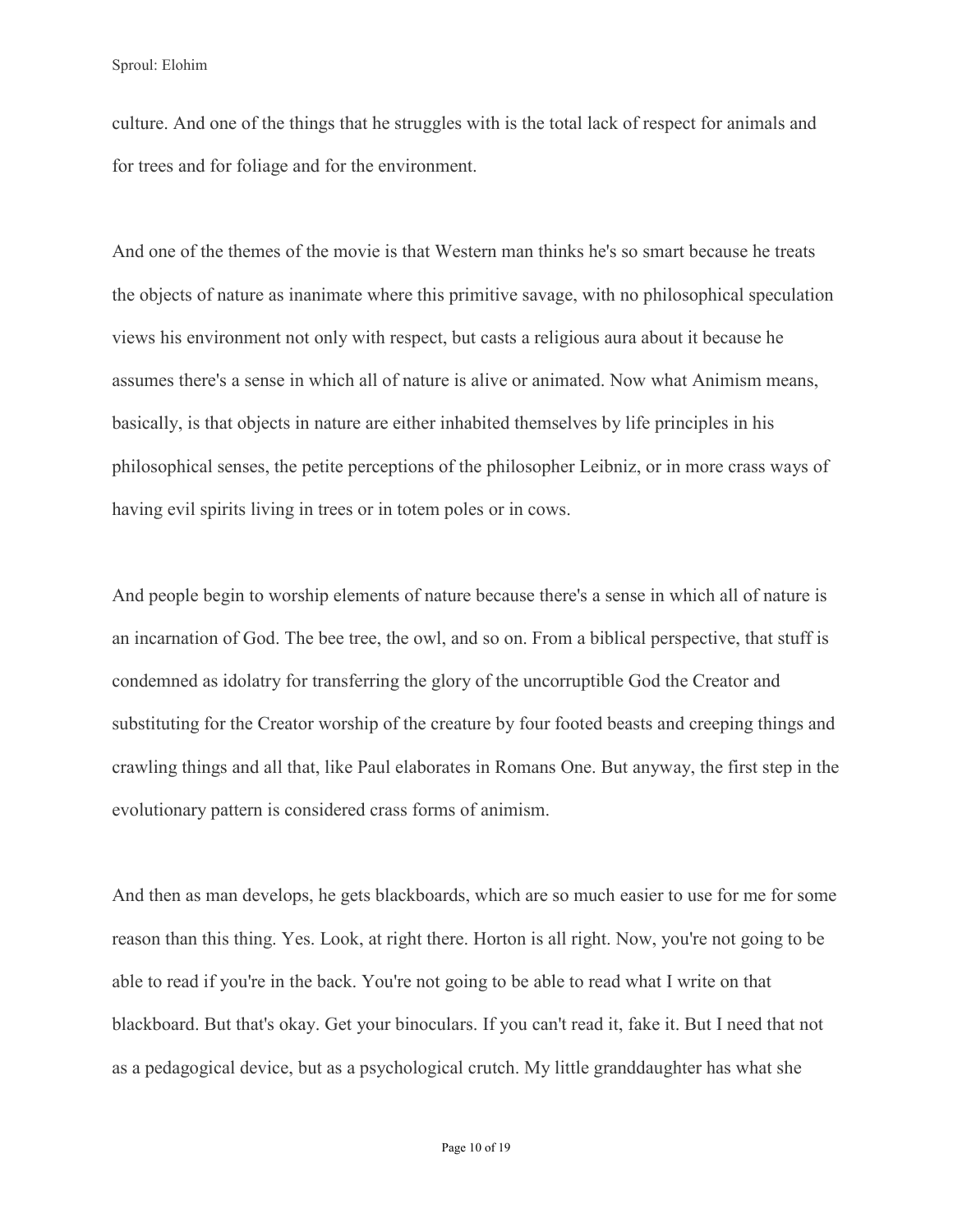calls her night night, her nappy, her little blanket that she takes with her everywhere. And if you want to create a crisis in her life, you take away her night night.

You want to create a crisis in my life. You give me one of these things and take away my blackboard. And you do want me to be comfortable, right? Right. Because you're nice. Okay. Let's look at it here on the floor. What a blackboard gives you that other thing doesn't is a chance to cover up your mistakes. See, you're speaking and you forget where you are, right? You think about this. If you ever have to teach a science school class or whatever. And you forget where you are, you go to the blackboard and you just draw a line on. And everybody with the action, right? Doesn't mean anything. But I've just gained 15 seconds to remember where I was. That's why I have to have a blackboard. Okay?

Animism, we've just explained. Polytheism. Erase that line. That's art. Polytheism simply. Many gods. The ancient Romans and the ancient Greeks had a god for everything. They had a god for war. And who was that in Rome? Mars. They had a god for beauty. Who was that in Greece? Who? Venus. Venus was Roman. Aphrodite. They fought the whole war. The Trojan War over Aphrodite. Right? So you have all these. Who was the Roman? Who was the Greek goddess of purity? Diane? No. Diana was, she was a kind of part of Minerva. Wasn't she? The goddess of purity in Greece was Hestia. What was her name in Rome, John? Hestia. That's my wife name after a pagan. Roman goddess of purity. Her mother had great hopes for her. Polytheism you got a special God it takes. It's like a Washington bureaucracy.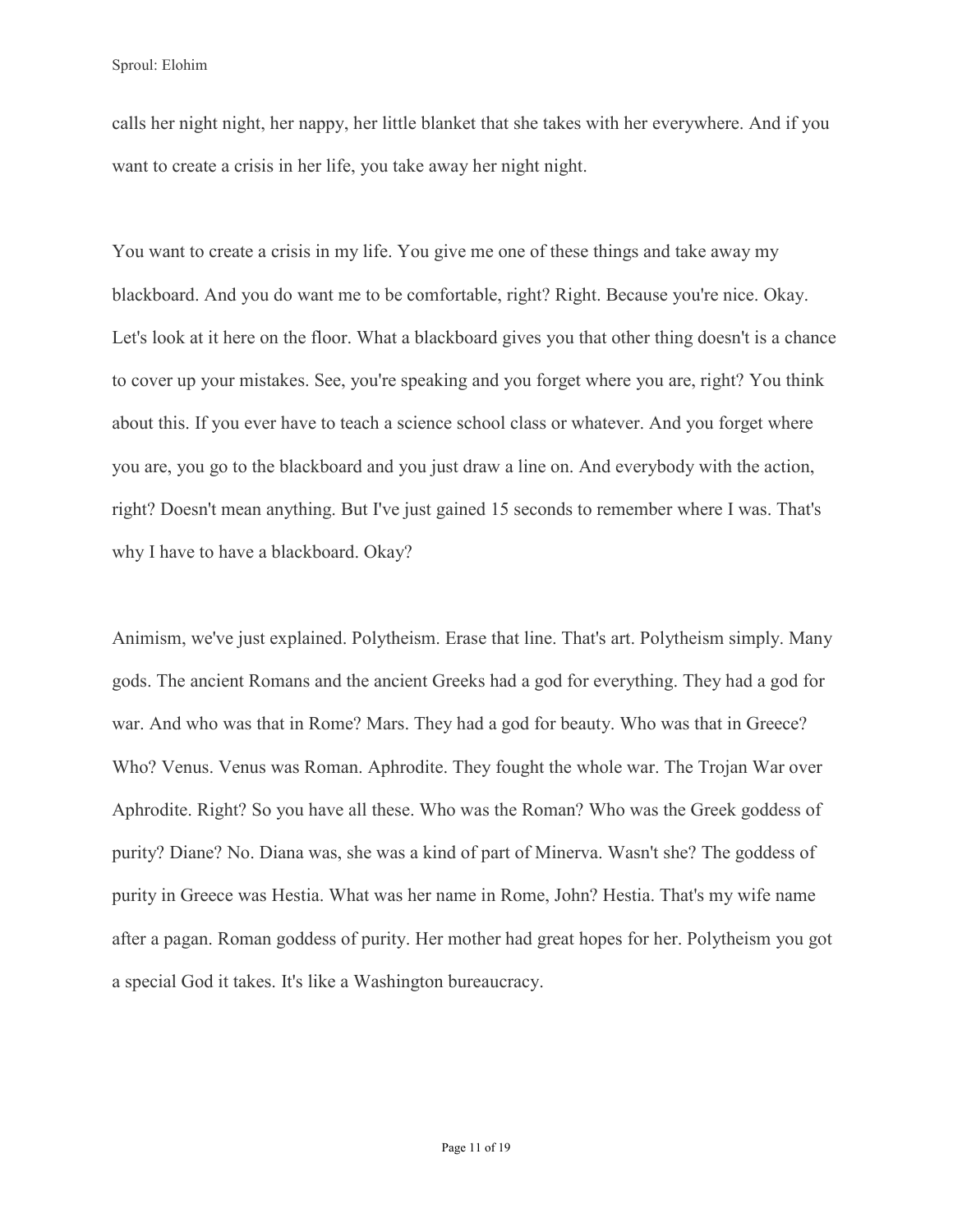You got a special Department of Defense of the Interior, farming and so on. Commerce. You got a God or goddess for all that stuff. Please turn the tape. Decide to.

## [audio abruptly stops]

Polytheism you got a special God. It takes. It's like a Washington bureaucracy. You got a special Department of Defense of the Interior, farming and so on. Commerce. You got a God or goddess for all that stuff.

Now, the transitional phase is henotheism. Is there anybody that doesn't know what henotheism is? See, we're going to learn something. Henotheism, break it down. You've heard of chicken of the sea? This is chicken of the God, right? No, that's not what it means. You get so sick of hearing this talk, John, if I put something new in it, right? It's for you. Henotheism is just a different word for one than mono. And what henotheism is a qualified form of monotheism. Monotheism means one God overall. Henotheism means that there's one God who rules over a nation. And there are limits to his sovereignty. And the normal limits are the geographical boundaries of the territory over which he is gone.

So that Baal becomes the God of the Canaanites. Daigon becomes the God of the Philistines. And it would be the idea that the Greeks have won boss God over their nation. The Romans have one boss God or high God over their nations. And the Jews have one God over their nation. And of course, the Jewish God would be Jehovah or Yahweh. But his territorial domain extends only from Dan to Beersheba. And in henotheism, the battle between nations becomes, in the last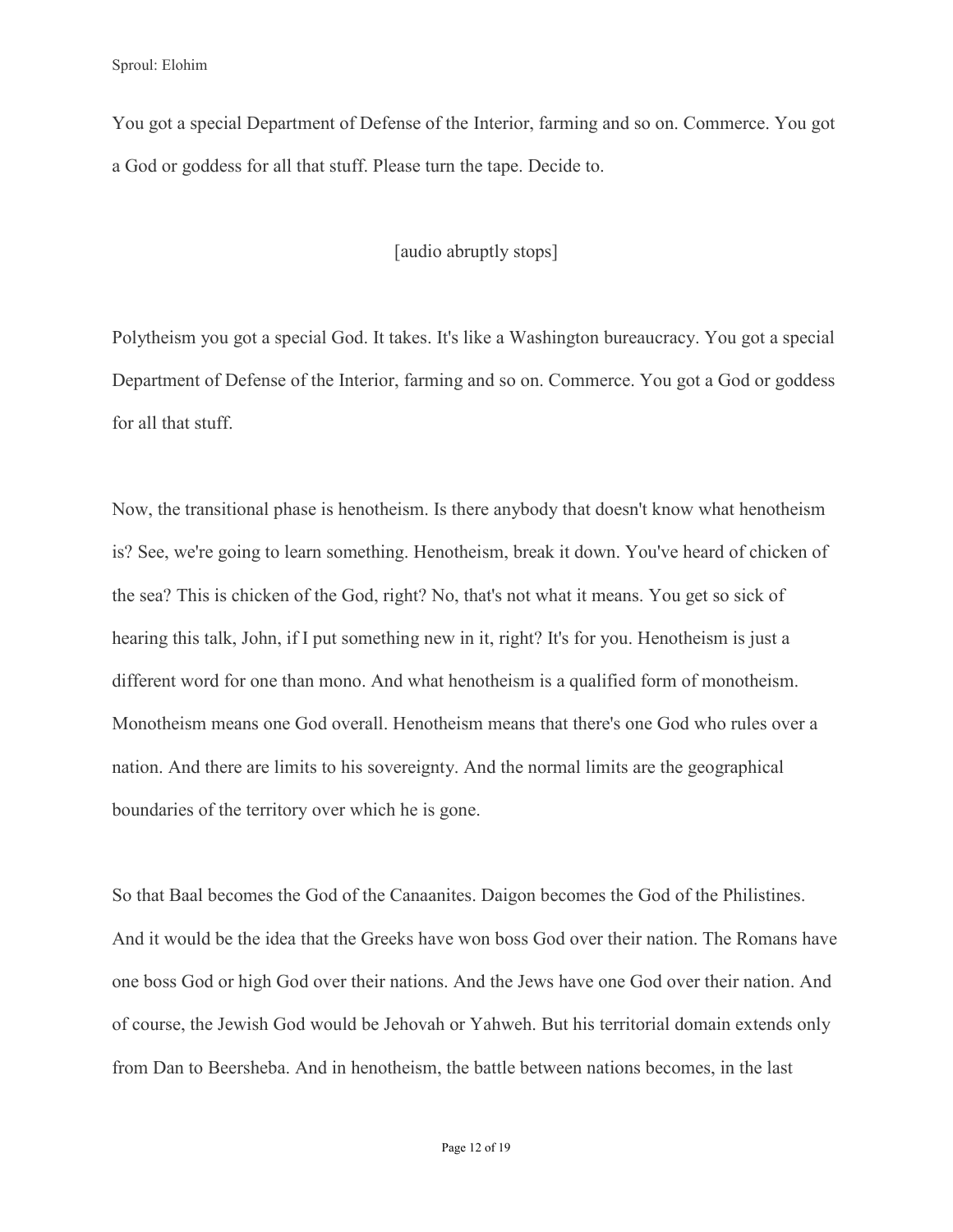analysis, the Titanic struggle of the gods. The issue becomes is Israel's God, stronger than the Philistine God?

And the critics say this is what we find in the Old Testament. Yes, Yahweh is seen as the God of Israel during the patriarchal period, but he's engaged in battles with the other gods of the other nations. The conflict at Mount Carmel, Carmel between the priests and the prophets of Baal and the what's his name? Elijah. Elijah, right. And there are other confrontations. Well, the whole bit of the Philistines stealing the Ark of the Covenant and taking it and putting it into the temple of Daigon. And what happens when they come in in the morning? Daigon on his face, the fish God falls down and his statue crumbles at the feet of the throne of Yahweh, indicating what? The superior strength of the Jewish God over the Philistine God.

And you go back and you see Abraham talking to the angels by the oaks of Mamre. Right. Now the critics look at that and they say, well, what the Bible is really saying here, that God is not talking to Abraham beside the oaks of Mamre, but that Abraham is talking to the gods in the oaks of Mamre. So Abraham's an animist. And the proof of the pudding is found in the earliest strands of Old Testament literature, in the creation account itself, where it says that in the beginning we have gods involved in the creating of the world, and God says, Let us make man in our image. So we find polytheistic, animistic influences, according to the Valhausen theory, in the earliest stages of biblical religion.

And it's not until way later that the idea of the most High God emerges in the literature. The embarrassing problem is that whether you're looking at the J strand or the E Strand, you can't get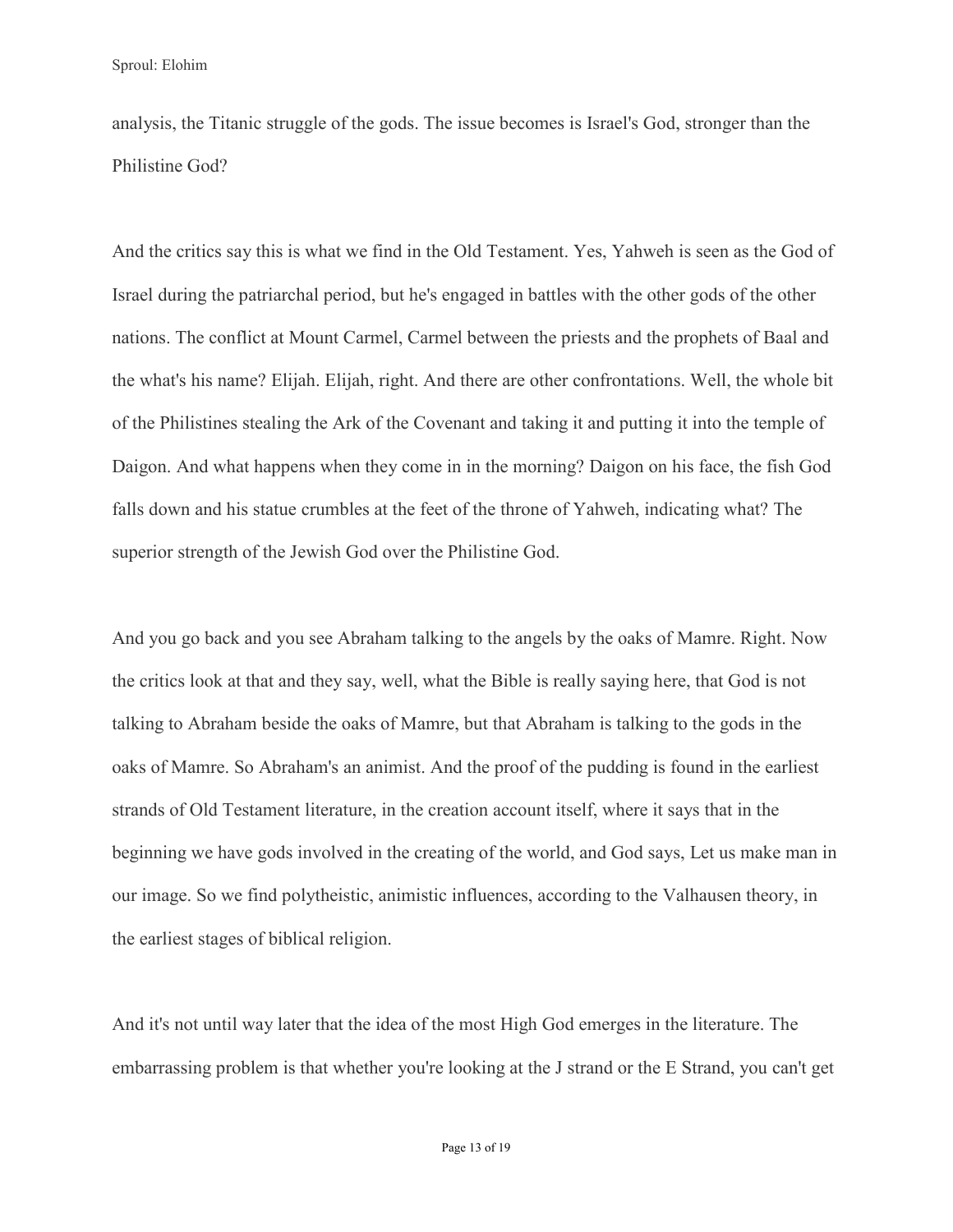away from the fact that the opening chapters of the book talk about God as what? Creator of heaven and Earth. And that the God of Israel is seen from page one to the end of the Bible as not merely a local territorial deity, but as the sovereign one over heaven and Earth.

But again, I didn't come to get into the debate of monotheism, but merely to show you why this name has become pivotal in a very significant debate. Because if it's true that Old Testament religion followed a natural pattern of evolution, going through these stages from animism through polytheism to henotheism and ultimately to monotheism, what does that say about its origin and its authority? This would reduce the Scriptures to one more interesting, fascinating record from antiquity of how primitive people thought, religiously and theologically, about their history and their environment and about their world.

But it certainly cannot be taken seriously as revelation. So that once whole view of Scripture, and consequently once whole view of the content of Judeo-Christian theology stands or falls on how you understand this question. Just keep that in your pocket as you're dealing with. Now, there is a second way to deal with this name Elohim that's much more attractive to conservatives and to evangelicals, and I suspect is the majority report among evangelical Christians.

And that is that the very simple reason why the Bible says that in the beginning the Gods created the heaven and the Earth, and they say, Let us make man in our image. The reason why we have a plural form of God is because Judeo-Christianity from the very beginning is Trinitarian in character. And if we look at the whole Bible, we will see that in the act of creation, the creation itself is a Trinitarian activity, that not only is the Father involved in creation, but the New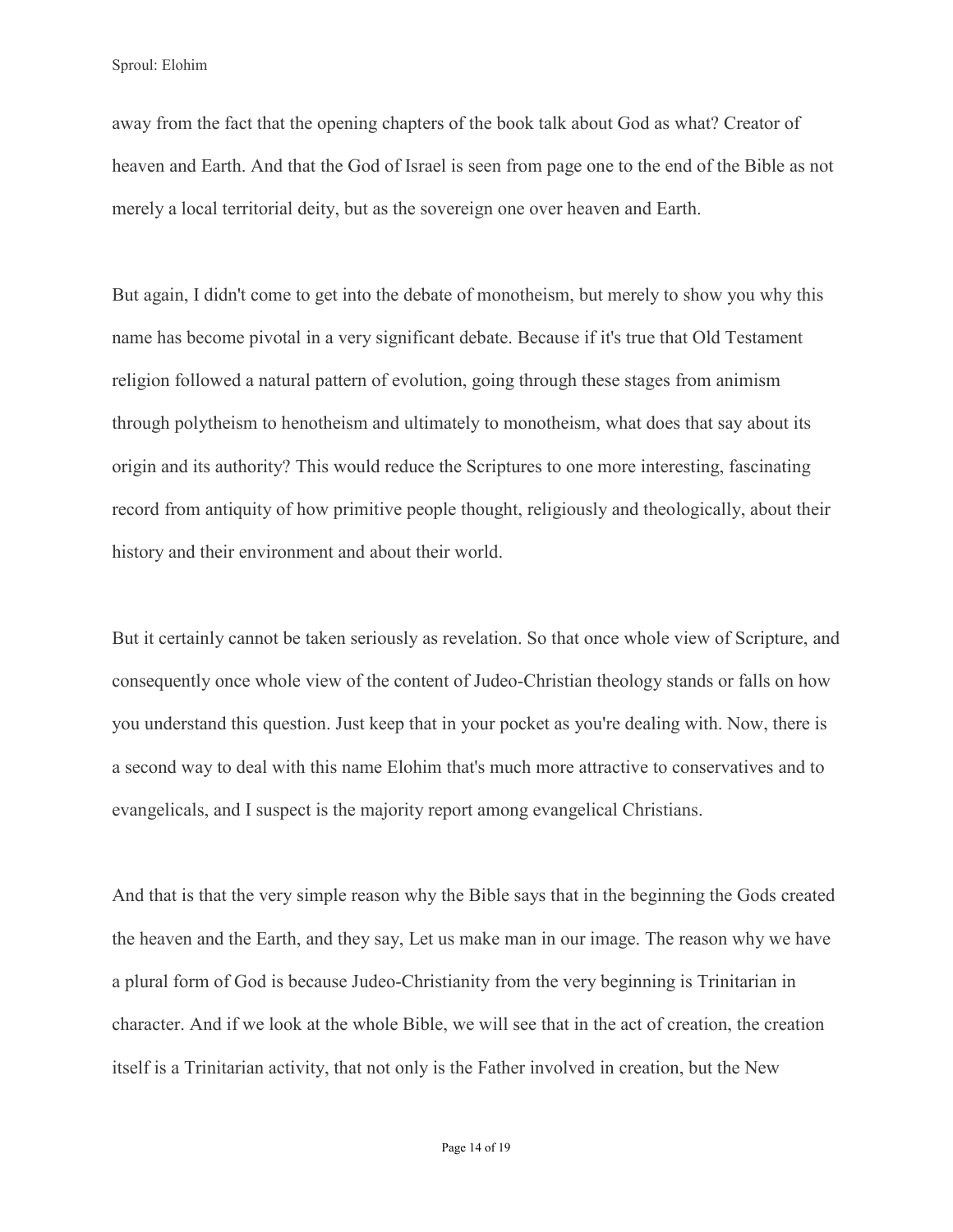Testament tells us that in Him, by Him, through Him, and for Him were all things made. Nothing came from the being except by Him talking about whom? The Logos, the second person of the Trinity.

And then when the Scriptures speak of God, the Holy Spirit, not only is the Spirit of God actively portrayed in the graphic accounts of creation at the beginning where the Spirit broods upon the water, but also we are told that the Holy Spirit is the One by whom the cohesive forces of the whole universe are developed. The Spirit is the infrastructure, if you will, of the entire universe and of life itself. And so when we find that kind of a theology emerging in the Bible, the evangelical is happy to say, no problem here. Sure, we find the plural word for God because there is a plurality, at least a personae, in the Godhead that God is one yes, one in essence, but he is three in person.

And then what we have in Genesis is this cryptic clue or revelation of the Triune plural character of God himself, which is perfectly consistent with Orthodox Christianity. Now you can see how attractive that view of Elohim would be. And let me be very careful what I say now. I personally believe that the name Elohim is compatible with the Christian doctrine of the Trinity. But I for one, have not been persuaded that the intent of the writers of these early Hebrew documents were trying to communicate, cryptically or otherwise, through this use of the plural form of the word God, an idea of the Trinity. I personally don't buy that. There's a whole lot of reasons for that that I don't have time to give you, except that it doesn't fit the pattern of progressive revelation about the character of God that we see in the Bible.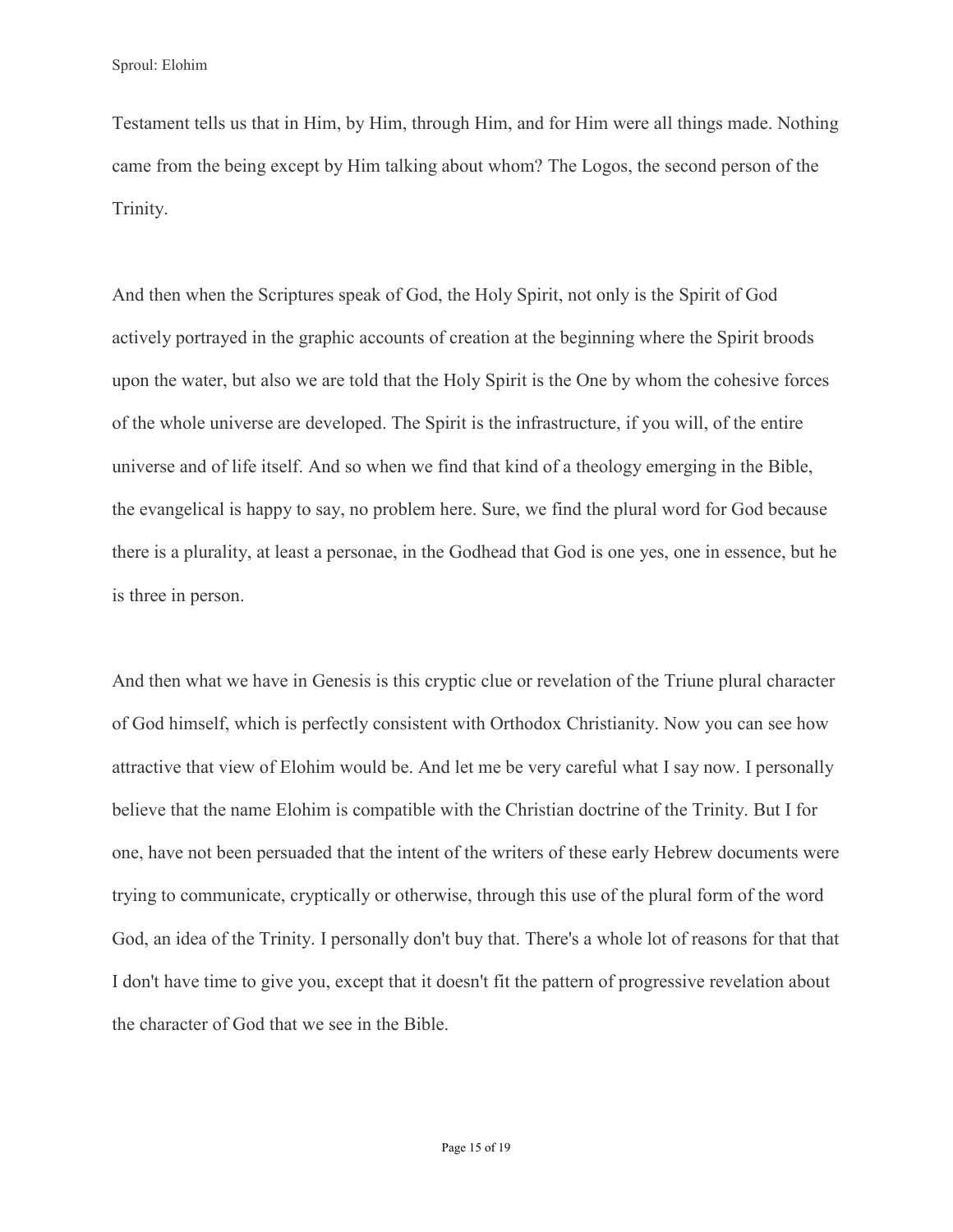Maybe that was the Holy Ghost intention, and I'm not saying for sure it wasn't, but I'm not persuaded. And it seems to be a little facile for us to duck the problem of the use of the term Elohim by simply saying, wow, we got the Trinity, and here it is. I think we're in trouble in historical literary categories when we try to do that. There is a third alternative, and it happens to be the one that I favor. We know that the Jews used the plural for more reasons than to express arithmetic. They didn't do this like other cultures did, but like in our own language, to give you semi parallels, certainly not exact parallels. We have what we call the editorial we, where a single person is speaking or writing, but he uses the plural to communicate.

Or we have what we call the imperial usage of the plural, where the King would speak in the plural rather than in the singular. Now, can you think of any regent in the world today who still does that, that you're familiar with? Anybody? Who still uses the imperial plural when he speaks and when he writes? My wife's saying, you. Come on, honey, who knows? Come on, this is for a pie. The Pope still speaks using that not because he's trying to communicate, that he's schizophrenic or anything like that. He is trying to speak because he is speaking for the chair, for the authority of Peter, the tradition of the Church and all of that is incorporated and stands behind.

And he is not speaking as an isolated individual in that theological understanding. But I think that what we have here in the use of the term Elohim is something close to the imperial plural, but not quite the same thing. It's been called by literary experts by two different names, the plural of majesty or the plural of intensity. Let me write that down. The plural of majesty or the plural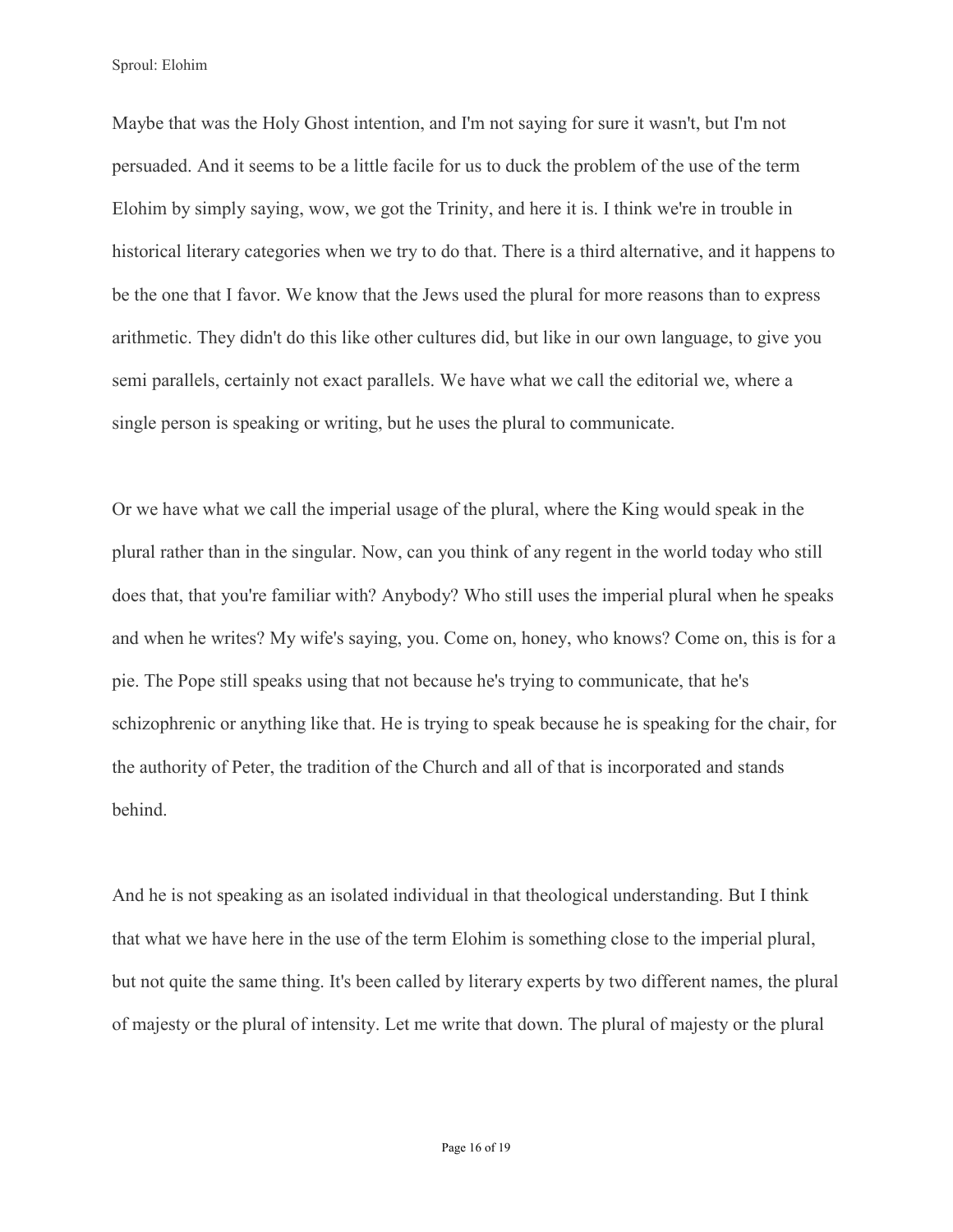of intensity. These two designations mean pretty much the same thing. To understand what we're talking about here requires that we deal both with some theology and with some philosophy.

When the Church has reflected about the doctrine of God for 2000 years and tried to understand what kind of a being God is, we are frustrated from the very beginning. In my tradition of reformed theology, doctrine number one is what we call the incomprehensibility of God, which means that no finite human being can have a totally comprehensive understanding of God because God is so much higher. God is infinite, we're finite. And the only perspective I have to understand anything is my finite perspective.

And the only way I could have an infinite understanding of God would be for me to become what? Infinite, so that there are limits always to our understanding of God. Now that does not mean that we now have a license for skepticism and say that we can learn nothing about God, as some would do. To put it in simple terms, like the Bible does, the secret things belong to the Lord, our God, but that which he has revealed belongs to us and to our seat forever. So that there is something we do know about God that God has communicated to us in our terms that we can live by, depend on, and trust in.

But even in divine revelation and even in sacred Scripture, there is still that element that Luther called the Deus of Scondicus, the hiddenness of God. There's still that mirror that we look in darkly. Nobody has a totally comprehensive notion of God. And so when the Church has struggled with this overseas over the years, they've tried to say, well, what can we say about God?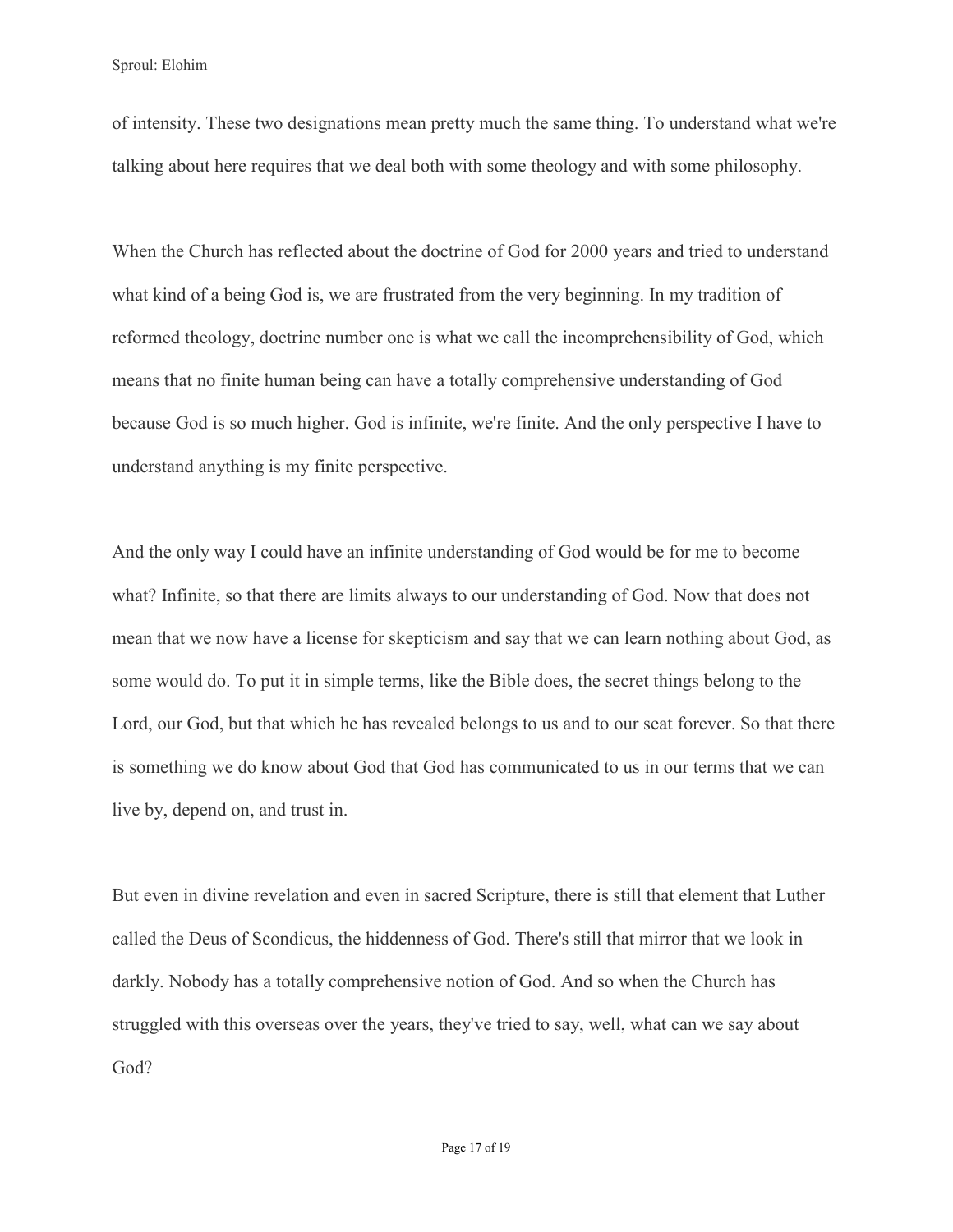And notice that much of what we say about God is said by what we call by way of negation. We say that God is infinite, immutable. Let's just take those two turns. What does it mean to be infinite? It's not finite. What does it mean to be mutable? Immutable, not mutable. We understand what it means to change. We deal with that all the time. And so what we do so much of the time when we talk about God is saying what God isn't to keep us from falling into serious and gross distortions of the character of God.

Now we also have the way of affirmation, where we do make positive statements about what God is in the history of theology. But so much of theology is setting the boundaries, where if you go over the boundaries this way, you'll end up in a heresy that's serious. And if you go over to boundary this way, you'll end up in a heresy that's serious. Now, one of the key doctrines of the character of God in Christian orthodoxy, and what I mean by Christian orthodoxy is a doctrine that for the most part is shared by all the various strands of classical Christians, Lutherans, Reform, Baptists, Anglican, Roman Catholic.

And one of those is that God is a simple being or that God has simplicity. Now, when we say that God is a simple being, we do not mean that he's simplistic or like, he's like, dull wooded, like simple Simon. That's not what we mean here. What we mean when we say that God is a simple being is that God is not a composite being. We can get into some philosophy here. We'd better not.

When we try to describe God theologically, how do we do it? We say, God is infinite, invisible, immortal, and just. And we string all these words after the name of God. And what do we usually